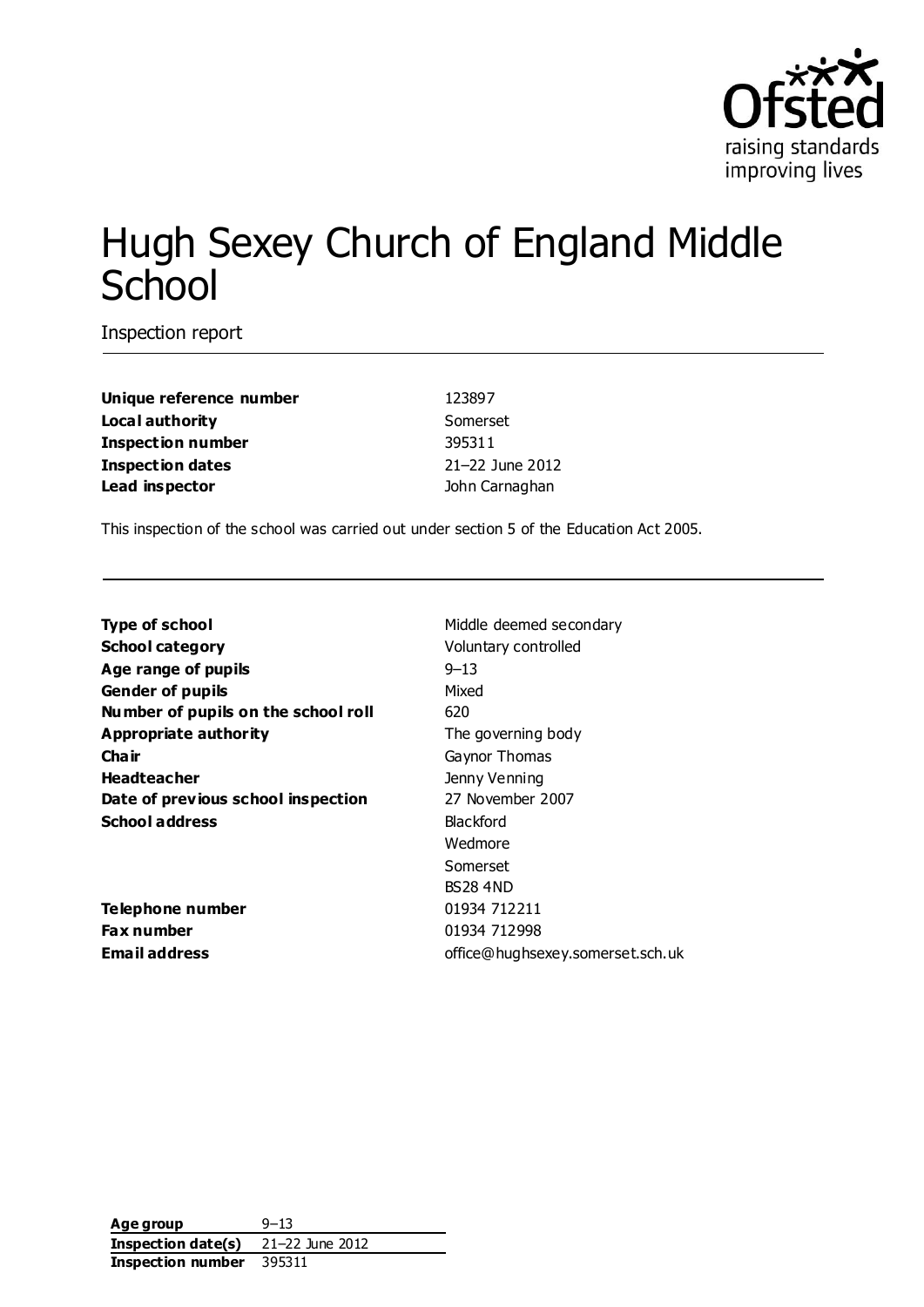

You can use Parent View to give Ofsted your opinion on your child's school. Ofsted will use the information parents and carers provide when deciding which schools to inspect and when.

You can also use Parent View to find out what other parents and carers think about schools in England. You can visit www.parentview.ofsted.gov.uk, or look for the link on the main Ofsted website: www.ofsted.gov.uk

The Office for Standards in Education, Children's Services and Skills (Ofsted) regulates and inspects to achieve excellence in the care of children and young people, and in education and skills for learners of all ages. It regulates and inspects childcare and children's social care, and inspects the Children and Family Court Advisory Support Service (Cafcass), schools, colleges, initial teacher training, work-based learning and skills training, adult and community learning, and education and training in prisons and other secure establishments. It assesses council children's services, and inspects services for looked after children, safeguarding and child protection.

Further copies of this report are obtainable from the school. Under the Education Act 2005, the school must provide a copy of this report free of charge to certain categories of people. A charge not exceeding the full cost of reproduction may be made for any other copies supplied.

If you would like a copy of this document in a different format, such as large print or Braille, please telephone 0300 123 4234, or email enquiries@ofsted.gov.uk.

You may copy all or parts of this document for non-commercial educational purposes, as long as you give details of the source and date of publication and do not alter the information in any way.

To receive regular email alerts about new publications, including survey reports and school inspection reports, please visit our website and go to 'Subscribe'.

Piccadilly Gate Store St **Manchester** M1 2WD

T: 0300 123 4234 Textphone: 0161 618 8524 E: enquiries@ofsted.gov.uk W: www.ofsted.gov.uk



© Crown copyright 2012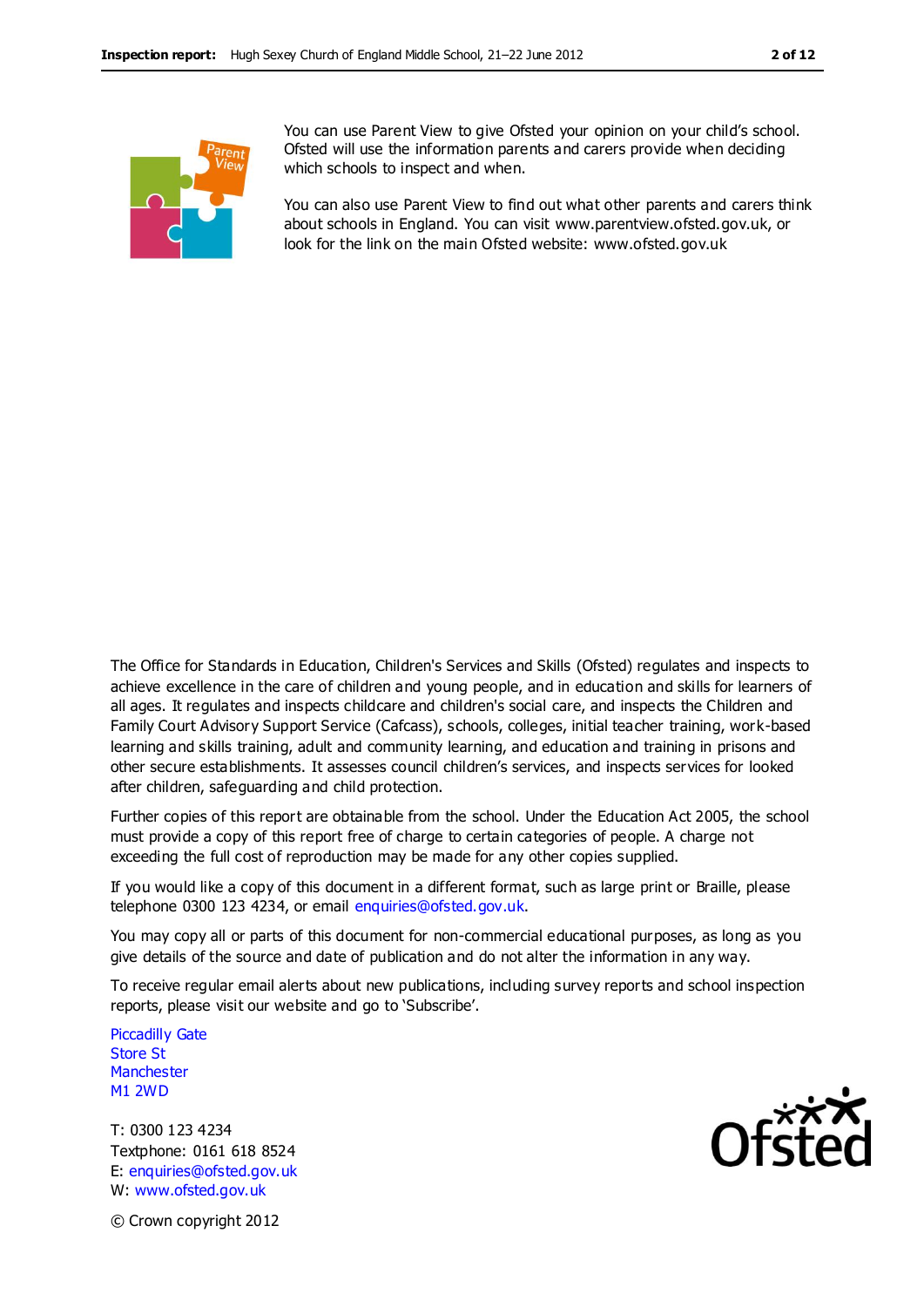### **Introduction**

| Inspection team     |                      |
|---------------------|----------------------|
| John Carnaghan      | Additional inspector |
| Rob Isaac           | Additional inspector |
| <b>Helen Prince</b> | Additional inspector |
| <b>Kate Rick</b>    | Additional inspector |

This inspection was carried out with two days' notice. Inspectors observed 29 lessons, taught by 26 teachers over 15 hours. They held meetings with pupils, staff and members of the governing body. Inspectors took account of the responses to the on-line questionnaire (Parent View) in planning the inspection, observed the school's work, and looked at its policies, assessments and records as well as questionnaires from pupils and 180 parents and carers.

### **Information about the school**

This is a larger than average-sized middle school. The proportion of pupils known to be eligible for free school meals is below average. Almost all pupils are White British and speak English as their first language. The proportion of pupils supported by school action plus or with a statement of special educational needs is below average. The school meets the government's current floor standards, which set the minimum expectations for pupils' attainment and progress.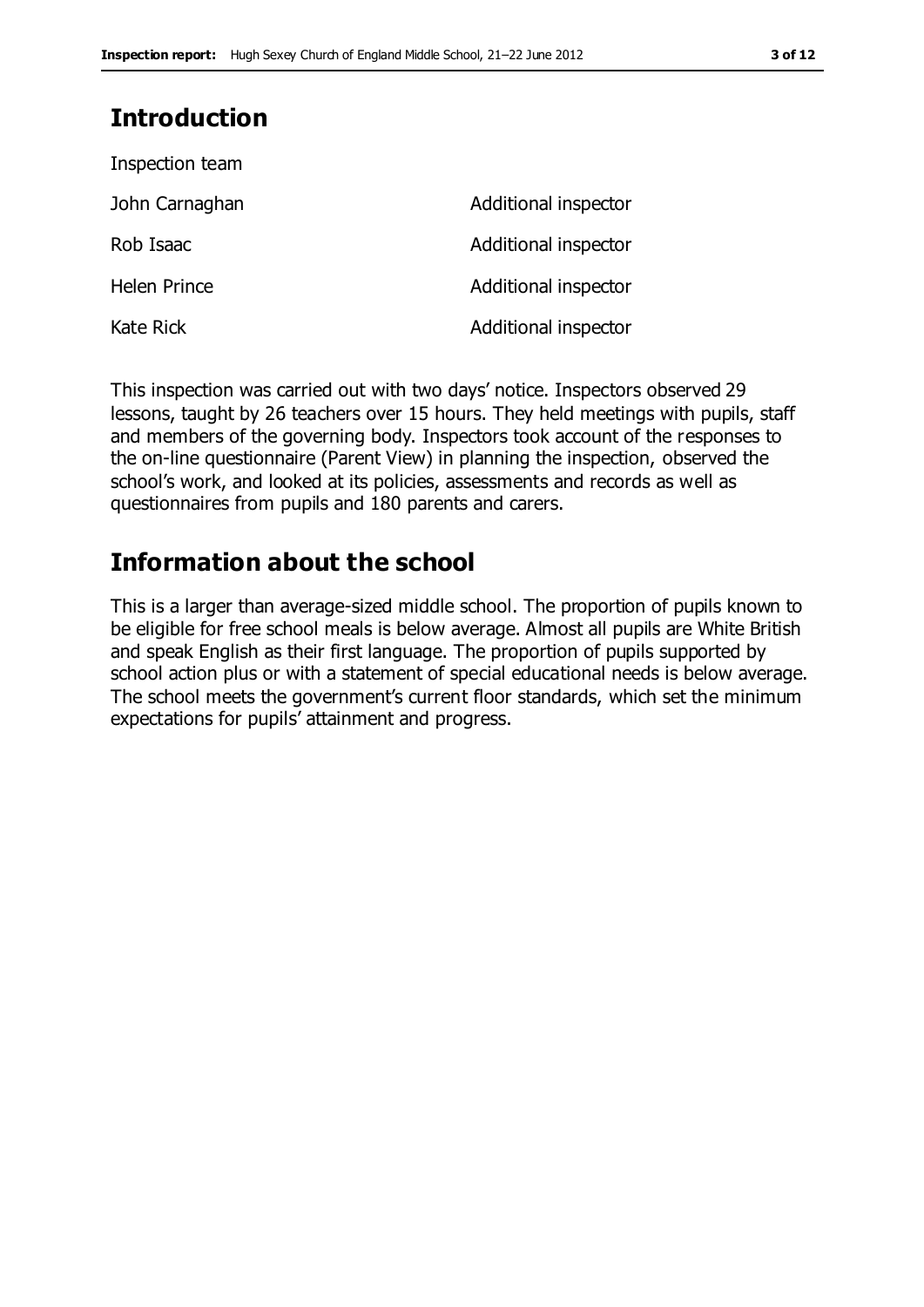### **Inspection judgements**

| <b>Overall effectiveness</b>     |  |
|----------------------------------|--|
|                                  |  |
| <b>Achievement of pupils</b>     |  |
| <b>Quality of teaching</b>       |  |
| Behaviour and safety of pupils   |  |
| <b>Leadership and management</b> |  |

### **Key findings**

- This is an outstanding school that provides pupils with excellent experiences and ensures they are very well equipped for the next stage of their education.
- Pupils make very rapid progress at school and attainment by the end of Year 8 is well above expectations. They benefit from challenging teaching and a positive learning environment. The rigorous use of assessment information means any variations in progress are quickly identified and addressed. The achievement of all groups, including disabled pupils and those with special educational needs, is outstanding.
- Excellent teaching and a rich vibrant curriculum provide pupils with memorable learning experiences. As Year 5 pupils said of their lessons, 'Teachers inspire us, they try to push us but not overmuch.' Informal and formal assessment enables staff to clearly understand if pupils find learning easy or difficult and adjust their teaching accordingly, so pupils are always rigorously challenged.
- Behaviour is outstanding. Pupils are very keen to learn. They are considerate, courteous and highly cooperative, making an excellent contribution to the safe, positive learning environment. They have a very clear understanding of safe and unsafe situations and how to act to keep themselves secure.
- Leaders and managers focus closely on improving learning opportunities for pupils. They monitor the school in depth using first-hand observations and sophisticated analysis of assessment data to provide a clear picture of the school's provision. They manage performance rigorously and leadership of teaching is a significant strength. For example, leaders have been proactive in improving teaching, tackling concerns directly and promoting best practice. The outstanding curriculum offers varied, exciting opportunities to pupils and fully promotes their excellent spiritual, moral, social and cultural development. Parents and carers hold very positive views of the school but do not have enough in-depth information on their children's curriculum or ongoing assessment.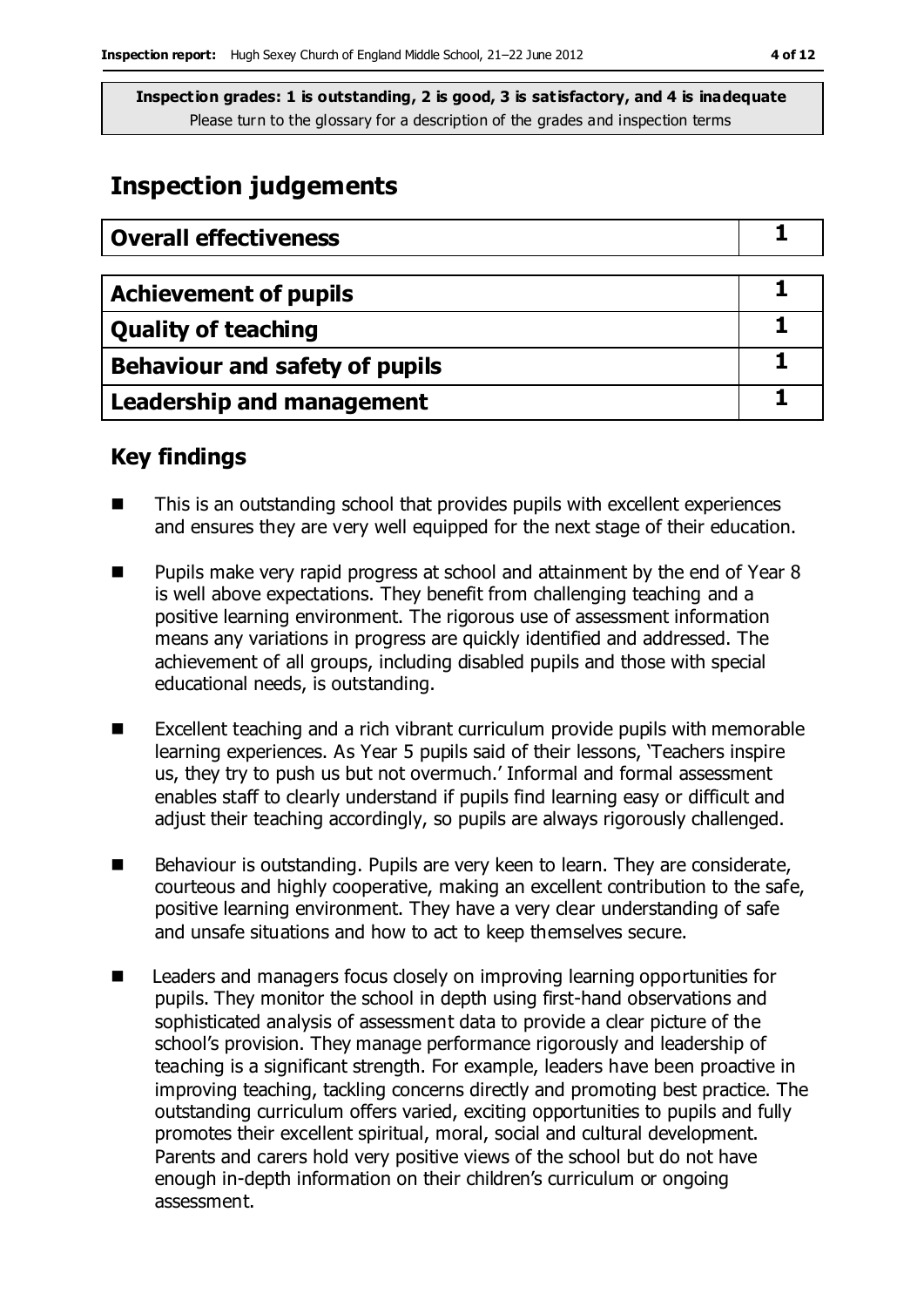### **What does the school need to do to improve further?**

 Build on work with parents and carers to ensure that families are more fully informed about the school curriculum and their children's progress.

#### **Main report**

#### **Achievement of pupils**

Pupils enter the school with attainment that is broadly similar to that expected for their age. They leave school having reached attainment levels that are well above age expectations; this represents outstanding achievement. The school uses its accurate assessment information to identify groups of pupils whose performance may be falling short of its challenging targets. It then acts decisively to ensure that these pupils' learning is fully supported, using various intervention strategies and skilled staff to boost their progress. This means that there is a strong consistency in achievement between different groups of pupils. The needs of disabled pupils and those with special educational needs are well known; the consistent support given allows these pupils to make similar progress to their peers.

The school is rich in literature of all kinds, well promoted by the lively and engaging library. Pupils show a love of reading, developing great confidence and demonstrating literacy skills that are well above expectations. Attainment in reading by the end of Year 8 is well above expectations.

Lessons promote excellent learning. An outstanding Year 5 mathematics lesson typified best practice. The tasks and style of the lesson were closely tailored to this lower-ability class so that there were brief games, problems to solve and practical measuring activities to be done. All staff worked cohesively to promote learning and, in a positive atmosphere, where enthusiastic pupils basked in adults' praise. Staff were particularly adept at involving and motivating pupils with statements and other special educational needs. The progress made by all pupils was excellent.

Parents and carers express very positive views of their children's progress. They are right to do so; given their starting points, the achievement of all groups of pupils is outstanding.

#### **Quality of teaching**

Teachers show consistently high expectations and an ability to challenge all pupils. As a result, almost all pupils make rapid and sustained progress. Teachers provide rich learning experiences through well-planned and prepared activities that ensure learning builds step by step and that no time is lost in lessons. High-quality written feedback and the perceptive use of targets mean most pupils fully understand their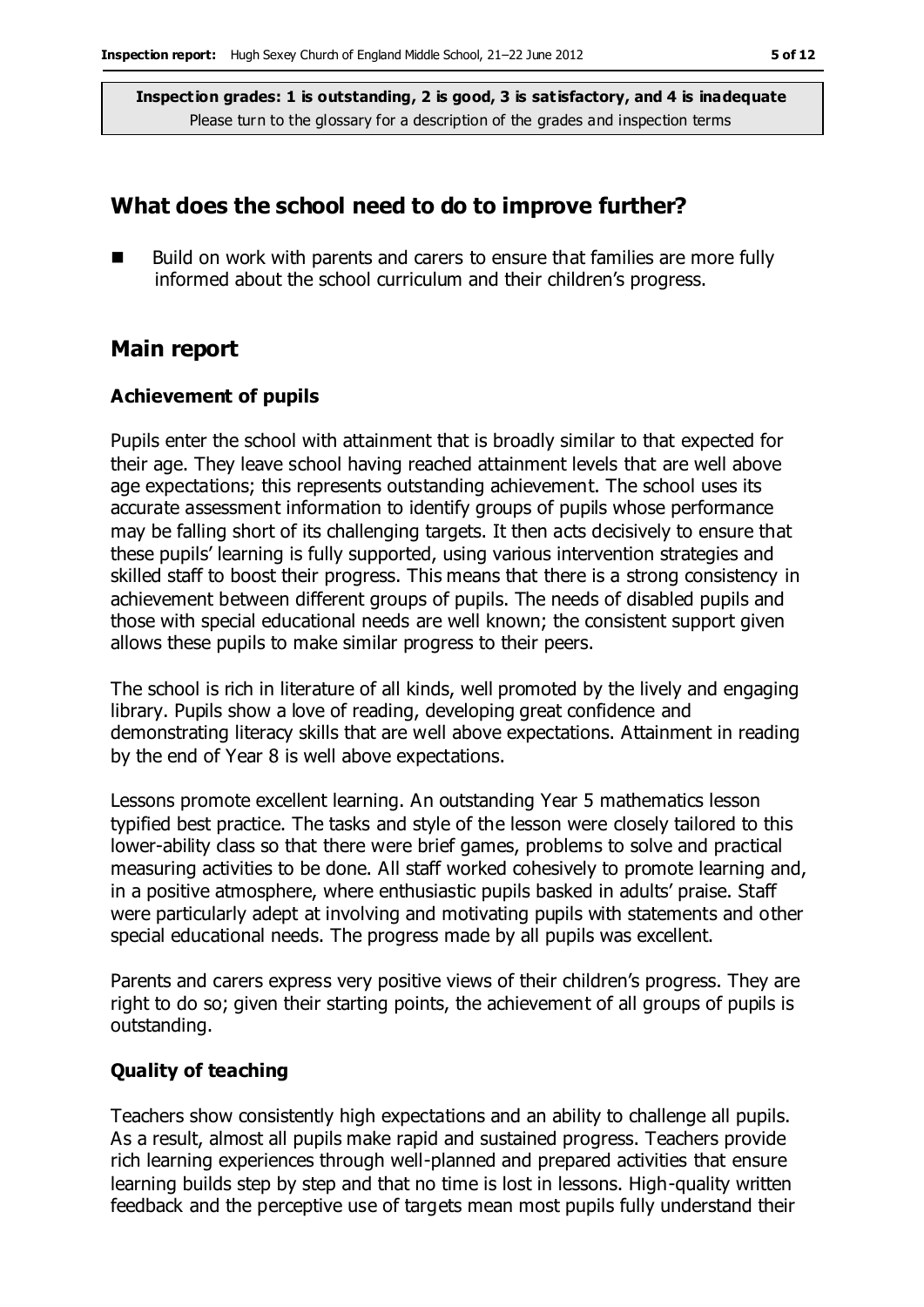next learning steps. Teachers demonstrate strong subject knowledge and pupils are questioned very perceptively; staff regularly check pupils' understanding and adjust lesson activities as appropriate. Lesson plans take account of the range of abilities in lessons, offering the correct degree of support and challenge to all groups.

The pace of lessons is consistently brisk and pupils respond most positively to this challenging environment, showing great enthusiasm for learning. Cultural awareness is promoted well through, for example, composing music for a film sound track. A reflection on the relationships between the animal kingdom and mankind in a science session was continued in a subsequent art and design lesson and deepened pupils' knowledge and understanding.

Pupils develop high literacy, communication and numeracy skills. This is because these skills are exceptionally well taught and developed across all the subjects of the curriculum. A love of reading is fostered very well through the well-resourced and staffed school library. In one lesson seen, pupils used high levels of communication skills and teamwork as they worked to solve complex mathematical problems.

The school deploys its well-qualified teaching assistants to where needs are greatest. The skilful support they provide enables pupils to overcome barriers to learning. The teaching of disabled pupils and those with special educational needs is excellent. Parents, carers and pupils are rightly positive about teaching at the school, one typical comment being, 'My son comes home excited and inspired by the way lessons are taught.'

#### **Behaviour and safety of pupils**

Pupils' attitudes to learning and behaviour in lessons and around the school are excellent. The vast majority show strong respect for teachers and other adults and towards one another. They follow instructions closely and respond well to praise from staff. Pupils are typically very considerate in the school's narrow corridors and outside areas are well ordered.

The code of conduct is well known to all and widely adhered to. Teachers are consistent in its application, leading to high expectations of pupils' conduct. For the very few who find consistent good behaviour difficult, there is systematic support from teachers and an opportunity to work in the inclusion 'pod' until the issues are resolved. The school is very proactive in raising awareness of and dealing with bullying of any kind, although pupils report that such incidents are very rare. The school has recognised the potential for concerns over cyber-bullying and has done a lot to raise parents', carers' and pupils' awareness of this area, ensuring that if this form or any other form of bullying occurs they are immediately addressed. Discussions with pupils indicate that they have every confidence this would happen.

Pupils thoroughly enjoy school and report it is a very safe place where behaviour is a real strength. Parents and carers correctly judge the school as safe, although a very few have concerns over behaviour. Inspection evidence points to exceptionally good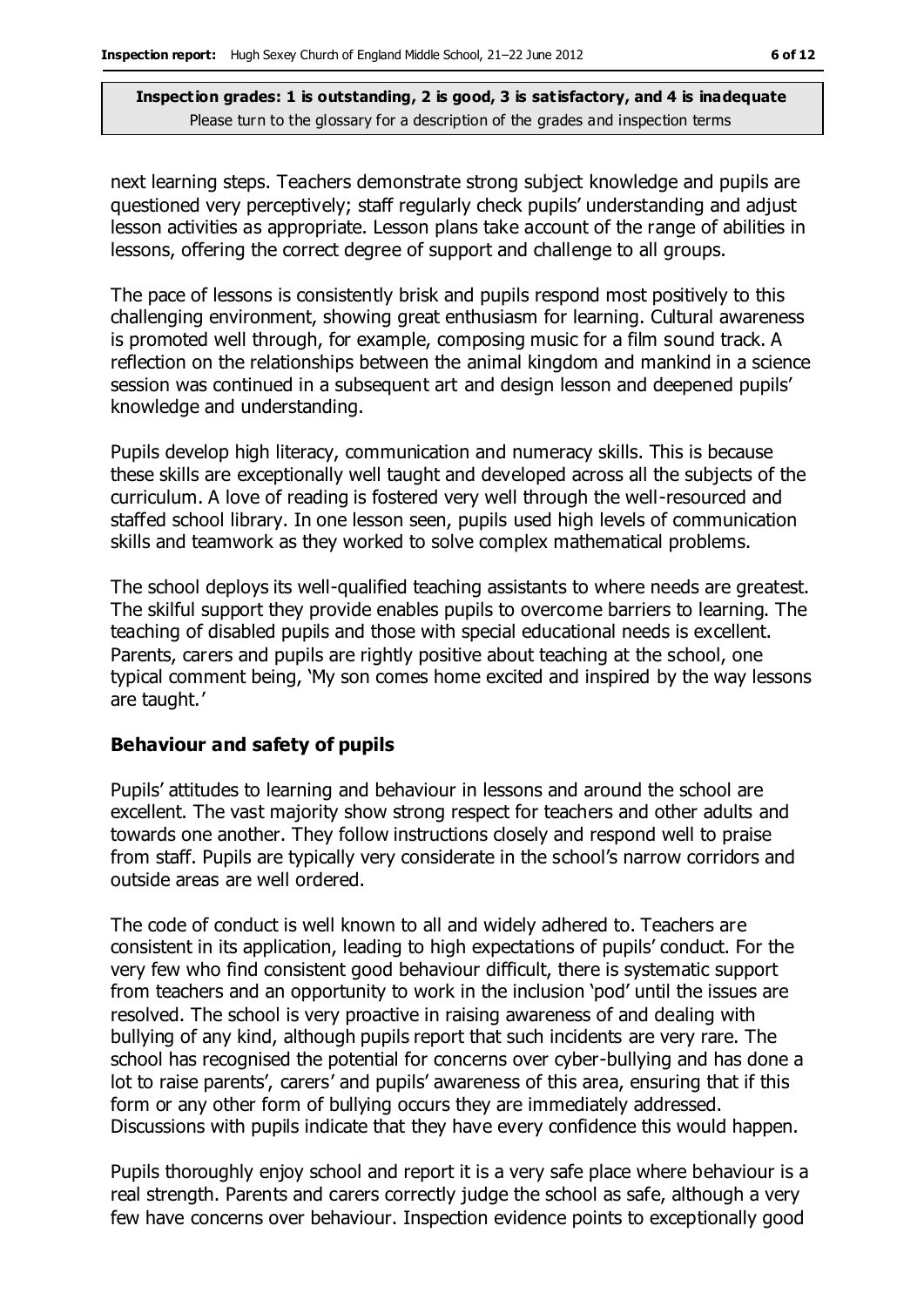behaviour being the norm. A systematic analysis of absence by pupil group has enabled the school to target particular groups of pupils and this has led to a steady rise in attendance, which is above average.

#### **Leadership and management**

The headteacher and senior leaders demonstrate an uncompromising focus on pupils' progress. They have successfully maintained high levels of achievement over a considerable time and consistently pursue school development and improvement.

Assessment information provides the school with an accurate understanding of its performance, and is used very perceptively to drive attainment forwards and to ensure that teaching is as good as it can be. Staff are routinely asked to account for pupils' progress and these interviews trigger numerous professional development opportunities. Middle leaders have been given increased responsibilities and are more accountable. These factors ensure consistently very effective teaching and learning. Members of the governing body work closely with staff, have a good understanding of the school and share their ambitions. The school's capacity for further improvement is excellent.

The precise tracking of each pupil enables the school to see where some may be faltering and require additional advice or assistance. Interventions are closely targeted to individual needs and led by well-trained staff, with the outcomes monitored closely to ensure their success. In this way, the school ensures equal opportunities for all pupils. Very effective pastoral care arrangements help pupils with emotional and other issues, and ensure there is no discrimination. Safeguarding has a high priority and is very efficiently undertaken; the school fully meets requirements.

Pupils' attainment on entry is quickly identified and what they learn is fitted to their personal needs. This provides an exceptional curriculum that is broad, balanced and flexible. It is enhanced by numerous additional learning experiences, particularly in sport, music, modern foreign languages and the creative arts. Pupils enjoy numerous visits to places of interest and benefit greatly from the expertise of visiting specialists in a wide range of disciplines. An outstanding range of partnerships enhances the school's provision. Close liaison with linked first and secondary schools has developed a more cohesive curriculum and assessment pattern across the full age range. Links with an inner city London primary school and schools in Sweden, Spain and Greece help expand pupils' horizons. Partnerships with schools in challenging circumstances have offered valuable support, demonstrating the school's commitment to excellence in education both at home and across the country.

Pupils' great consideration for others demonstrates the school's core values. There are many opportunities for reflection and the support of others. Cultural development opportunities are rich and broad in art and design, music, drama and with the wider world. Excellent promotion of moral and social development means that most pupils leave school well prepared for the next stage in their education as responsible,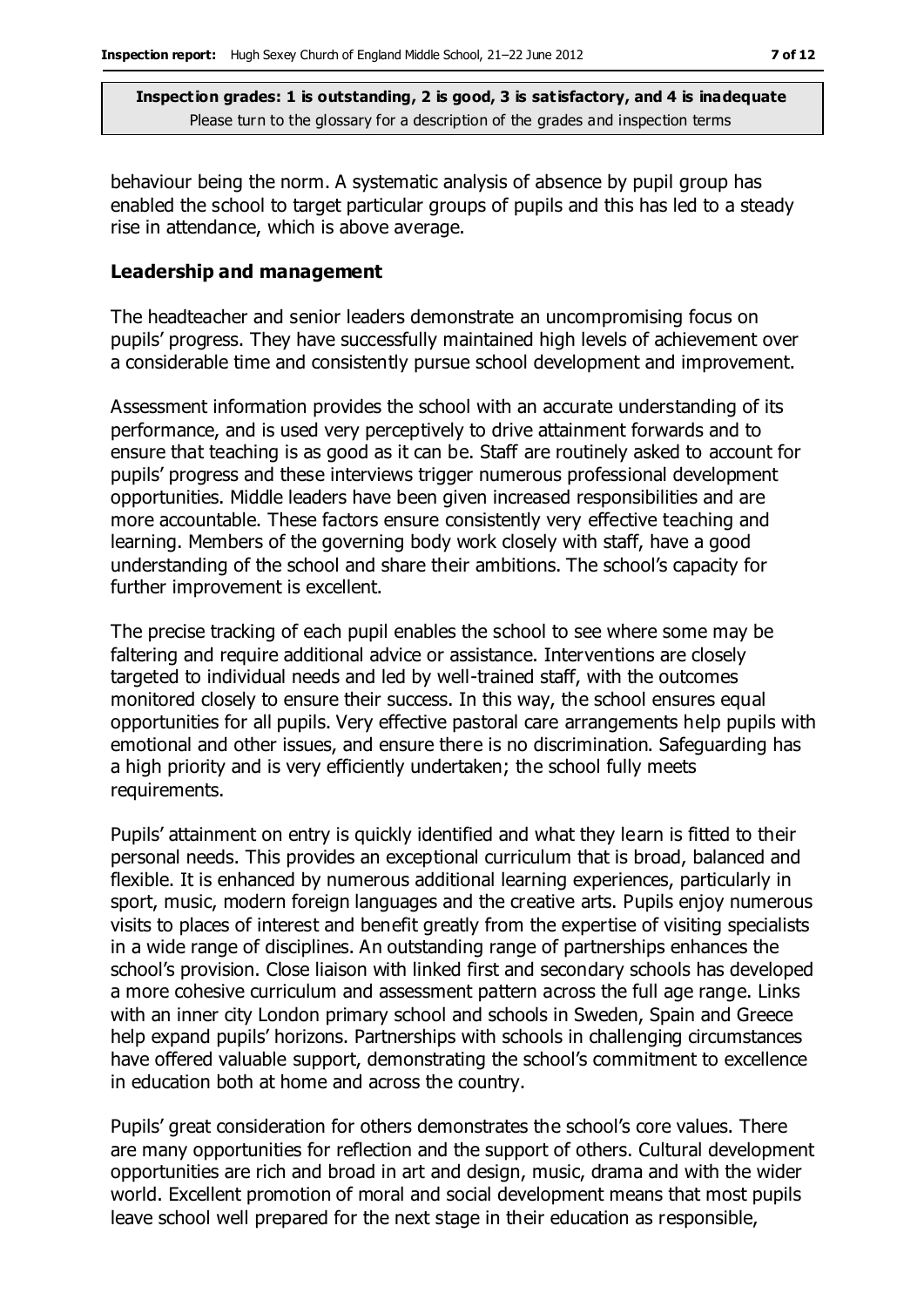mature citizens.

Parents and carers enjoy many opportunities to discuss their children's progress at both thrice-yearly formal consultations and more informally at regular coffee mornings or tea afternoons. The school rightly plans to build on this by offering more sophisticated curriculum and assessment information on line.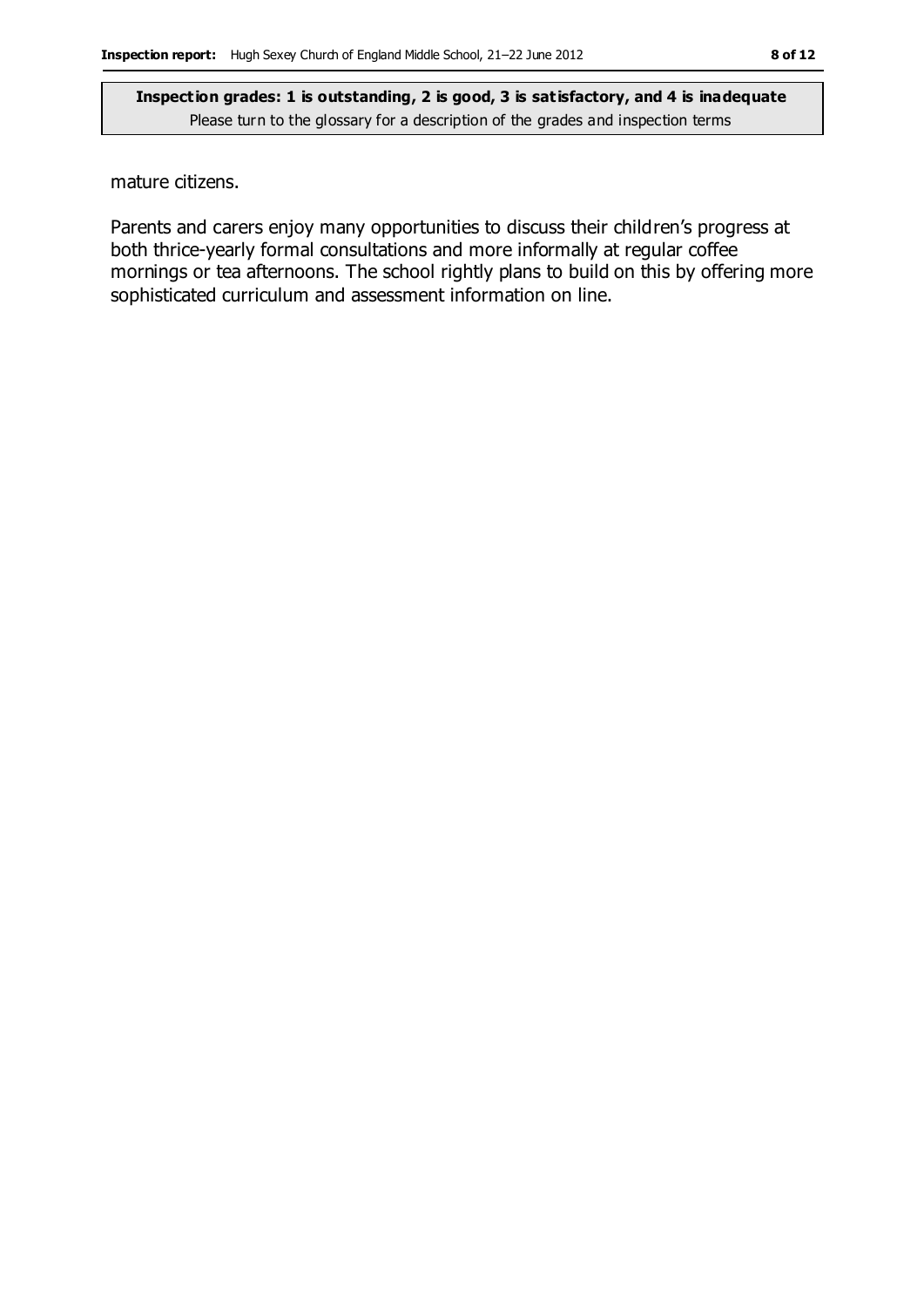## **Glossary**

### **What inspection judgements mean**

| Grade   | <b>Judgement</b> | <b>Description</b>                                                                                                                                                                                                               |
|---------|------------------|----------------------------------------------------------------------------------------------------------------------------------------------------------------------------------------------------------------------------------|
| Grade 1 | Outstanding      | These features are highly effective. An outstanding<br>school provides exceptionally well for all its pupils' needs.                                                                                                             |
| Grade 2 | Good             | These are very positive features of a school. A school<br>that is good is serving its pupils well.                                                                                                                               |
| Grade 3 | Satisfactory     | These features are of reasonable quality. A satisfactory<br>school is providing adequately for its pupils.                                                                                                                       |
| Grade 4 | Inadequate       | These features are not of an acceptable standard. An<br>inadequate school needs to make significant<br>improvement in order to meet the needs of its pupils.<br>Ofsted inspectors will make further visits until it<br>improves. |

### **Overall effectiveness of schools**

|                       | Overall effectiveness judgement (percentage of schools) |      |                     |                   |
|-----------------------|---------------------------------------------------------|------|---------------------|-------------------|
| <b>Type of school</b> | <b>Outstanding</b>                                      | Good | <b>Satisfactory</b> | <b>Inadequate</b> |
| Nursery schools       | 46                                                      | 46   |                     |                   |
| Primary schools       |                                                         | 47   | 40                  |                   |
| Secondary             | 14                                                      | 38   | 40                  |                   |
| schools               |                                                         |      |                     |                   |
| Special schools       | 28                                                      | 48   | 20                  |                   |
| Pupil referral        | 15                                                      | 50   | 29                  |                   |
| units                 |                                                         |      |                     |                   |
| All schools           |                                                         | 46   | 38                  |                   |

New school inspection arrangements have been introduced from 1 January 2012. This means that inspectors make judgements that were not made previously.

The data in the table above are for the period 1 September 2010 to 31 August 2011 and represent judgements that were made under the school inspection arrangements that were introduced on 1 September 2009. These data are consistent with the latest published official statistics about maintained school inspection outcomes (see www.ofsted.gov.uk).

The sample of schools inspected during 2010/11 was not representative of all schools nationally, as weaker schools are inspected more frequently than good or outstanding schools.

Primary schools include primary academy converters. Secondary schools include secondary academy converters, sponsor-led academies and city technology colleges. Special schools include special academy converters and non-maintained special schools.

Percentages are rounded and do not always add exactly to 100.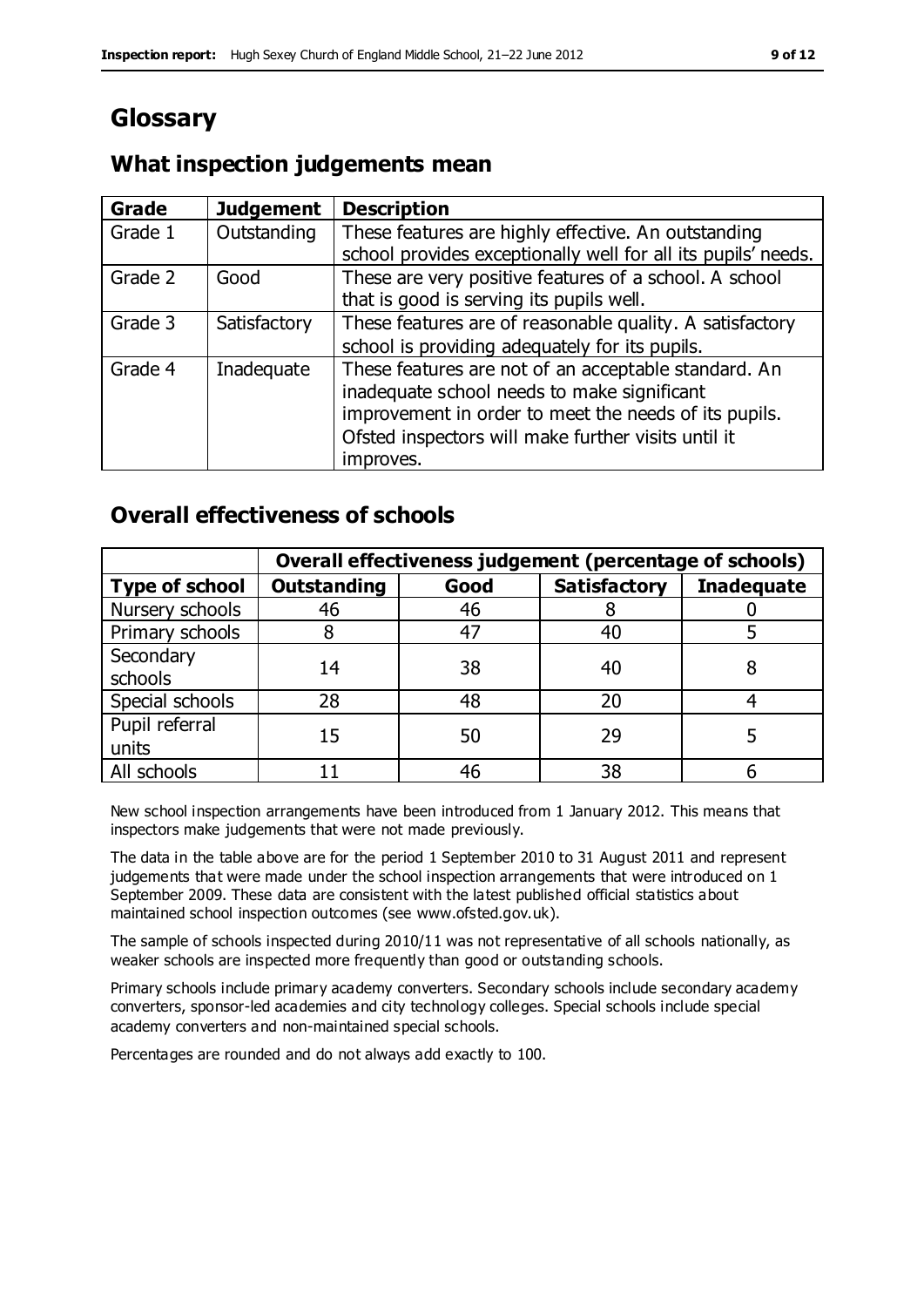### **Common terminology used by inspectors**

| Achievement:                  | the progress and success of a pupil in their<br>learning and development taking account of their<br>attainment.                                                                                                        |
|-------------------------------|------------------------------------------------------------------------------------------------------------------------------------------------------------------------------------------------------------------------|
| Attainment:                   | the standard of the pupils' work shown by test and<br>examination results and in lessons.                                                                                                                              |
| Attendance                    | the regular attendance of pupils at school and in<br>lessons, taking into account the school's efforts to<br>encourage good attendance.                                                                                |
| Behaviour                     | how well pupils behave in lessons, with emphasis<br>on their attitude to learning. Pupils' punctuality to<br>lessons and their conduct around the school.                                                              |
| Capacity to improve:          | the proven ability of the school to continue<br>improving based on its self-evaluation and what<br>the school has accomplished so far and on the<br>quality of its systems to maintain improvement.                    |
| Leadership and management:    | the contribution of all the staff with responsibilities,<br>not just the governors and headteacher, to<br>identifying priorities, directing and motivating staff<br>and running the school.                            |
| Learning:                     | how well pupils acquire knowledge, develop their<br>understanding, learn and practise skills and are<br>developing their competence as learners.                                                                       |
| <b>Overall effectiveness:</b> | inspectors form a judgement on a school's overall<br>effectiveness based on the findings from their<br>inspection of the school.                                                                                       |
| Progress:                     | the rate at which pupils are learning in lessons and<br>over longer periods of time. It is often measured<br>by comparing the pupils' attainment at the end of a<br>key stage with their attainment when they started. |
| Safety                        | how safe pupils are in school, including in lessons;<br>and their understanding of risks. Pupils' freedom<br>from bullying and harassment. How well the school<br>promotes safety, for example e-learning.             |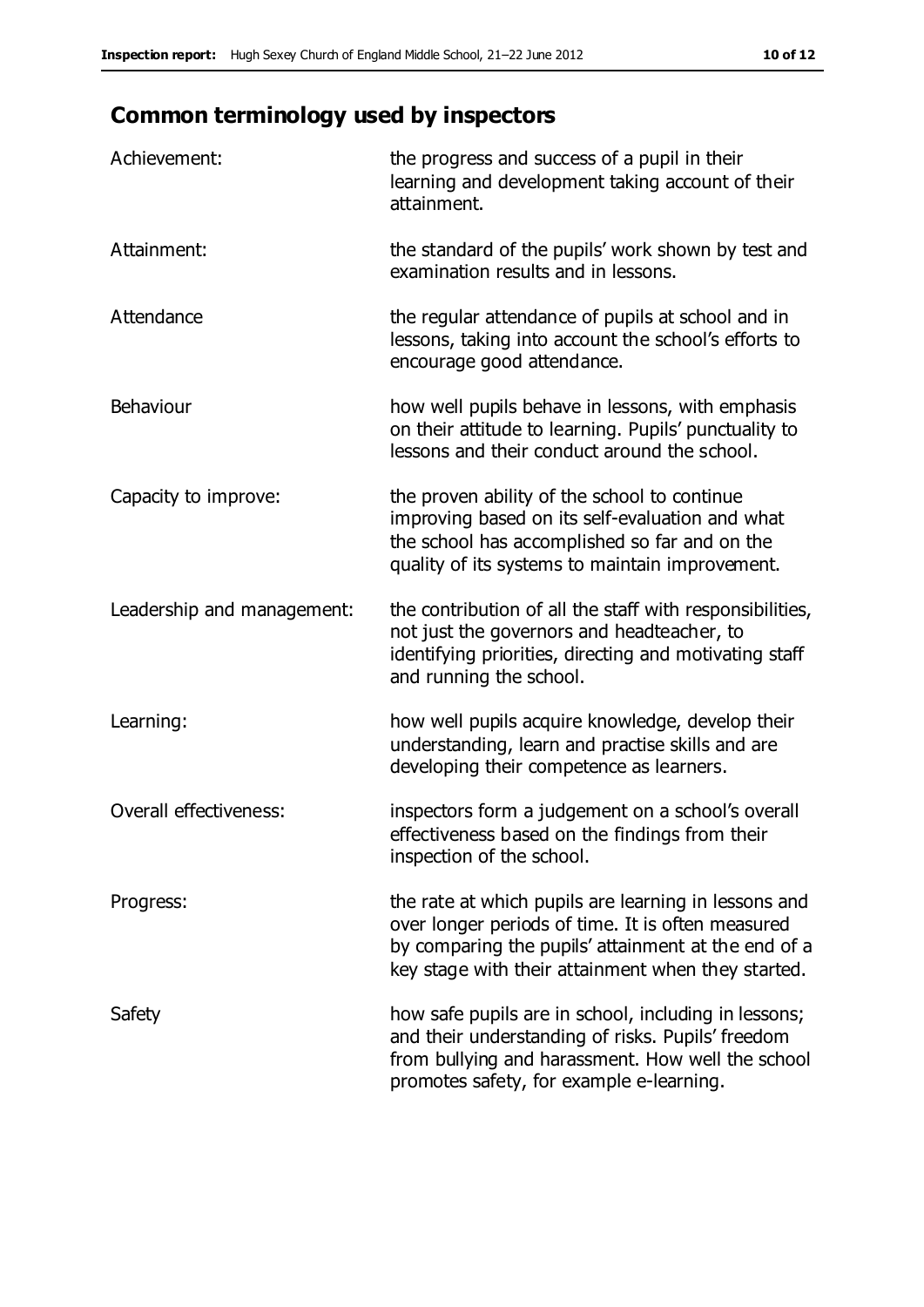#### **This letter is provided for the school, parents and carers to share with their children. It describes Ofsted's main findings from the inspection of their school.**



24 June 2012

Dear Pupils

#### **Inspection of Hugh Sexey Church of England Middle School, Wedmore BS28 4ND**

Many thanks for the warm welcome you gave to the inspectors when we recently visited your school. It was a genuine pleasure to talk to such mature and eloquent pupils. We would like to congratulate you on your excellent behaviour.

Hugh Sexey Middle is an outstanding school. The excellent teaching you enjoy means that you make rapid progress in your time at school and your attainment levels are well above those expected by the end of Year 8. The school makes sure you are thoroughly prepared for the next stage in your education. Teaching is outstanding; lessons are enjoyable and challenging, and keep you all working at full stretch.

The headteacher, leaders and managers run the school extremely well. They ensure that teaching is as good as it could be and that you have excellent learning opportunities. We have asked the school to:

**IF** improve the information provided to your parents and carers about your progress and the curriculum you study.

All of you can help by maintaining your highly positive approach to learning and the school in general. It was a pleasure meeting you.

Yours sincerely

John Carnaghan Lead inspector